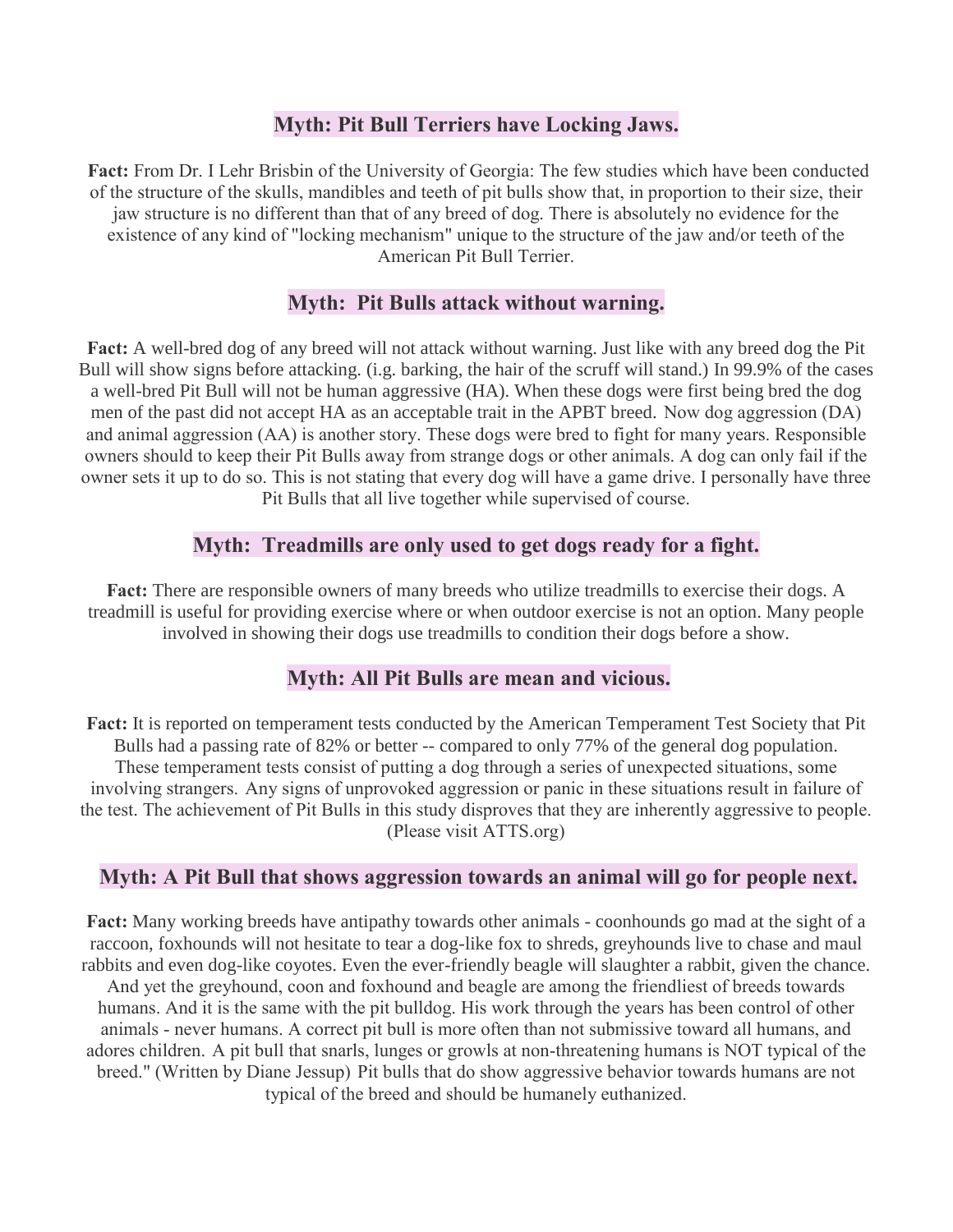# **Myth: If a Pit Bull was never trained to fight, it will be safe with other dogs.**

**Fact:** Pit Bulls can live peacefully with other dogs and animals. However, the Pit Bull has historically been bred to take down large animals. Early and continual socialization can help a Pit Bull be more animal friendly. Genetics, however, play an important role in how the dog will respond to other dogs and animals.

A Pit Bull that will fight another dog if unattended is a normal Pit Bull. Even if a Pit Bull does not start the fight, it has the potential to seriously injure or kill a dog once in the fight.

The Pit Bull has been bred to not back down and withstand pain until the goal is met. This quality does not carry true in all Pit Bulls, but it is safe to assume it is a potential in any Pit Bull in order to avoid unnecessary problems.

Pit Bulls have a late maturity, and a Pit Bull that was dog friendly at 7 months old may suddenly show signs of intolerance of unfamiliar dogs around two years old. Spaying and neutering the dog may help to prevent "turning on" the genetic urge to fight another dog.

All dog fights are preventable, however. Socialize a Pit Bull slowly with new dogs, and never let them play unattended. Remove items such as toys and food bowls to avoid stress.

Pit Bulls can live happily with other pets; if not left unattended. Even the "best of friends" can fight, and the outcome may be tragic. This can be true for dogs that have been together for years. Often, after the first serious fight, relations between the dogs are never the same.

Keeping that first fight from happening is a great way to ensure peaceful relations for the long run. If there is a multiple-dog household, it is important to separate the dogs when there is no one home.

Many people use crates for short times, put dogs into separate rooms, use kennels, or have outdoor areas set up for separation that are safe and secure. Pit Bulls can get along wonderfully with animals like cats, rabbits, and ferrets, but for safety's sake, never leave them alone together.

## **Myth: American Pit Bull Terriers have 1600 P.S.I. in jaw pressure**

**Fact:** Dr. Lehr Brisbin of the University of Georgia states, "To the best of our knowledge, there are no published scientific studies that would allow any meaningful comparison to be made of the biting power of various breeds of dogs. There are, moreover, compelling technical reasons why such data describing biting power in terms of "pounds per square inch" can never be collected in a meaningful way. All figures describing biting power in such terms can be traced to either unfounded rumor or, in some cases, to newspaper articles with no foundation in factual data."

## **Myth: Pit Bulls brains swell & never stop growing.**

**Fact:** This rumor started with the Doberman, and has since been said about game-bred dogs in general. The concept of an animal's brain swelling or growing too large and somehow causing the animal to "go crazy" is not based in truth in any way. Their brains grow at the same rate as any other dog, and the only time that a Pit Bull's brain is going to swell is if it receives serious injury. If an animal's brain were to grow too big for its head, the animal would die.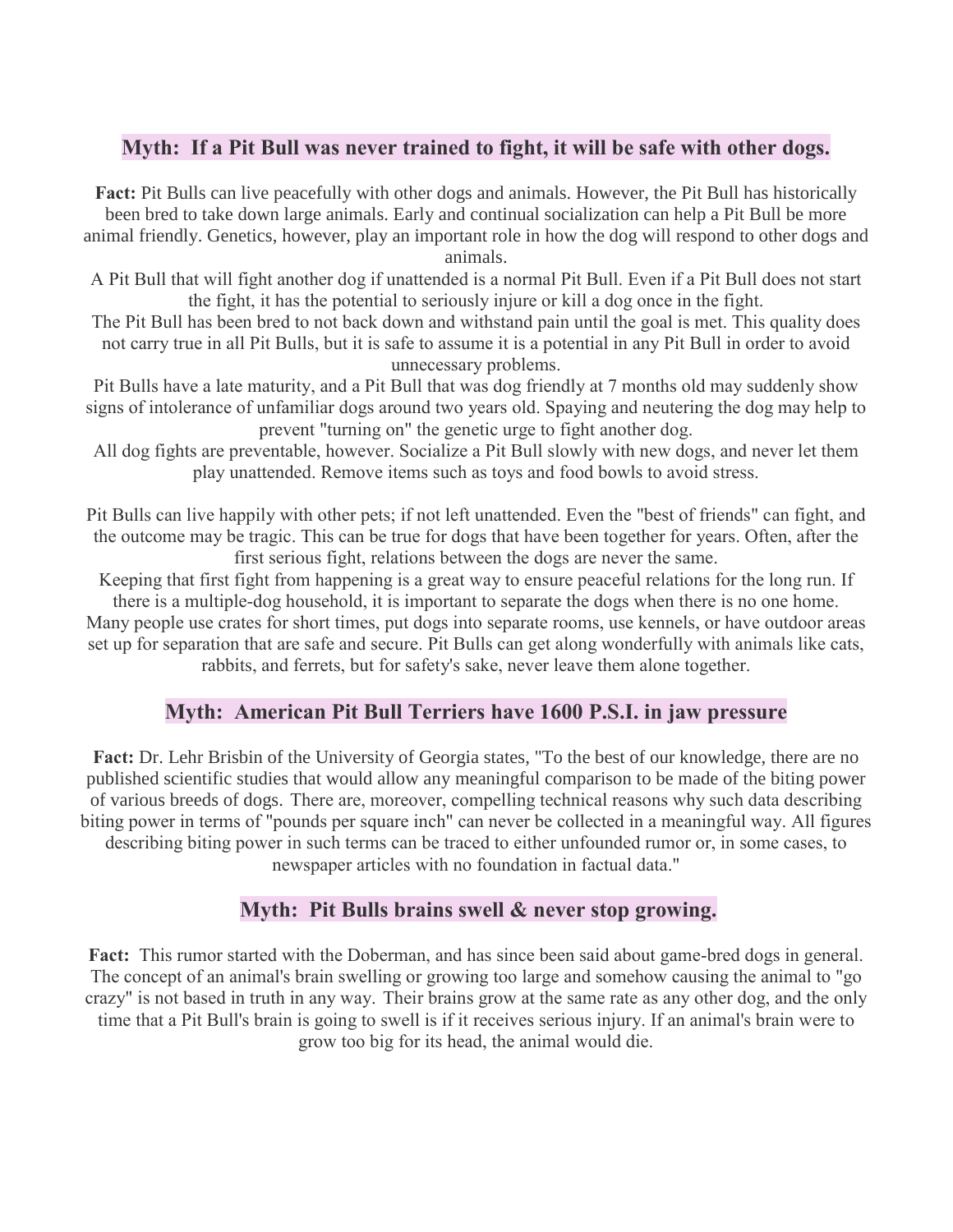### **Myth: It is unsafe to get a Pit Bull from a shelter because their past is unknown.**

**Fact:** Under the best of circumstances, it is great to know the history of a dog; the history and health of its parents, and what that line of dogs were bred for.

If a person is buying a Pit Bull from a breeder, this information should be of top importance. However, in most shelter/rescue cases this information is not available. The Pit Bull at the shelter will often be a wonderful pet. It is important to know the general behavior of the dog.

Has it shown any aggression towards humans? Most Pit Bull rescues will not accept or adopt out Pit Bulls with any level of aggression or excessive shyness towards humans. How does this dog do with other dogs? Has it shown any undesirable behavior or habits?

It is suggested that a potential adopter of a Pit Bull bring the whole family to meet the dog. Often, shelters and rescues will allow you to take the dog for a home visit to see how they respond to the new surroundings. Most adoptions of a Pit Bull are amazing successes, and the adopter is not only receiving a pet, but they are also saving a life!

### **Myth: It is best to get a puppy so that you can make it behave how you want it to.**

**Fact:** Many people feel if they get a Pit Bull as a puppy they can train it to not be aggressive towards other dogs and increase the likelihood that the dog will have no undesirable behavior qualities. Puppies can be a lot of fun and very rewarding, but with a new puppy there is no way of knowing how that dog will act as an adult.

One benefit of adopting a young adult or full grown Pit Bull is the ability to avoid the uncomfortable puppy behavior stage. This includes constant destructive chewing, house breaking, excessive and uncontrollable energy, teething and puppy biting, possible whining, howling, and barking for attention at

night, and the time and effort it takes to begin teaching general manners and obedience. Another benefit is that an adopter can know how an adult Pit Bull will do with other dogs, cats, children, car rides, and other certain situations. Bringing a puppy up in the most loving and social environment can only alter its predetermined genetic urges so much.

In other words, having a dog since puppyhood does not necessarily mean it will have all of the qualities desired in a pet. It may end up having some traits that are undesirable. An adult Pit Bull, however, will have more of an established personality, and an adopter can know what to expect with the dog.

#### **Myth: Pit bulls are naturally aggressive**

**Fact:** Generally speaking, all dogs are, by definition, territorial predators. All dogs are "naturally aggressive" to some extent, as it is through "aggressive" behaviors like fighting, defending, hunting, guarding, barking, biting, and posturing that dogs' predecessors survived. These behaviors are also the reason why humans domesticated dogs in the first place. Dogs have long been bred and used for hunting, protection, fighting, and guarding. Thus, aggression is a natural component of all dogs' behavior. However, it is important to stress that aggression is not a state of being or a temperament (which would be solely affected by genetics). Aggression is a behavior. Behavior is the product of both genetics and environment (the way a dog is or is not raised and trained, and the circumstances a dog is put in by its owner). Therefore, a dog's breed alone does not and cannot shape behavior. Socialization, training, management, and proper care–or lack thereof–can have a strong influence on a dog's behavior. Because a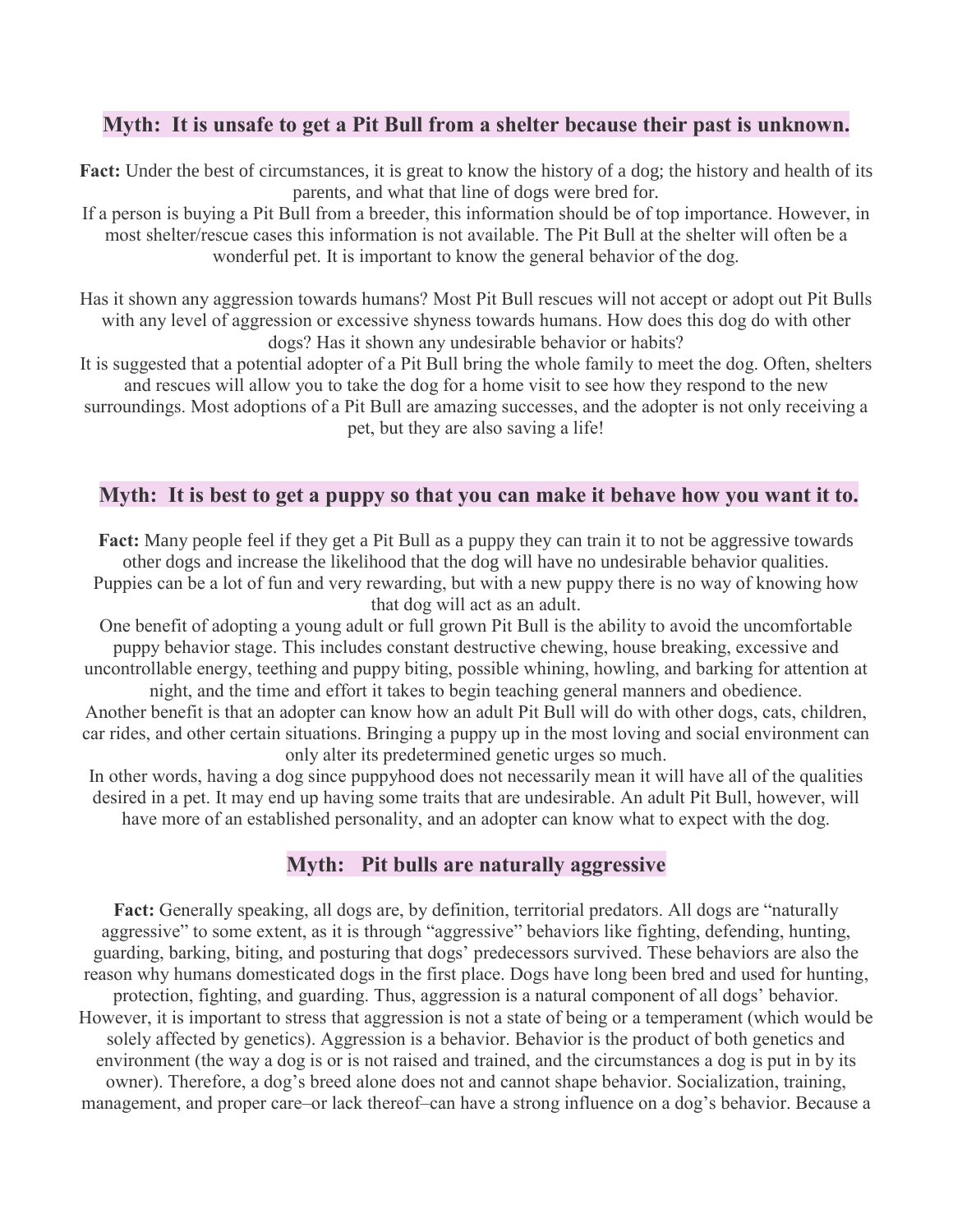dog's owner determines the situations a dog faces, the dog's owner has total control over whether a dog has the opportunity or the inclination to exhibit aggression.

It is also important to differentiate between different types of aggression. Aggression is a complex behavior that has many different causes and manifests in a variety of ways. Aggression does not necessarily equal danger to the public. Dogs are predators, and many will kill "prey" such as birds, cats,

and rodents. This type of aggression does not automatically translate to aggression toward humans (including babies and children), though the media is filled with quotes from fearful citizens saying "It was a cat this time, but it could have been my grandbaby!" Many dogs are protective of their food or toys; this does not mean they are also prey-aggressive or human-aggressive.

### **Myth: Certain breeds of dogs turn on their victims suddenly and without warning.**

**Fact:** Such a myth indicates the average person's complete lack of knowledge about dog behavior and body language. There is always a reason for a dog's behavior. The lead-up to overt aggressive behavior usually proceeds in a very structured way, starting with low-level signals like flattened ears or tucked tail, proceeding through "whale eyes" or quiet growls, and if these signs are not acknowledged, the dog will resort to snapping, barking, or biting. When a person misses the early warning signs, it may appear that the dog is suddenly biting for no apparent reason. This is true for all dogs.

# **Myth: There is an epidemic of severe and fatal dog attacks in the United States.**

**Fact:** Karen Delise, author of Fatal Dog Attacks, founder of the National Canine Research Council and dog bite expert, states that there has been no significant increase in the number of fatalities during this decade as compared to previous decades. From as far back as the late 1800s, every generation has perceived themselves in the midst of a "dog bite epidemic". For well over a century, newspapers have printed editorials from both the public and authorities on how to address the "increasing" number of dog attacks… Severe dog attacks have always been unusual occurrences – and fatal dog attacks have always been exceedingly rare occurrences, (especially when considering the human population, the dog population, the frequency of exposure and myriad of situations in which the two species interact). While any case of a fatal dog attack is a tragic occurrence, the number of fatal attacks (past or present) does not support the claim of an epidemic. The small number of fatal dog attacks has increased only proportionate to the increase in the human and dog populations. From National Canine Research Council: An "Epidemic" of Dog Bites?

## **Myth: It's easy to identify a pit bull. People do it all the time.**

**Fact:** The vagueness of the term pit bull contributes to the difficulty in accurately identifying one. The definition of "pit bull" varies significantly from one person to the next. What I consider a "pit bull" is not likely to be the same as what you consider to be a "pit bull." Any short-haired dog may be considered a "pit bull" by somebody, somewhere.

BSL proponents argue that breed identification is easy, because even pit bull owners know when their dog is a "pit bull." In fact, this is not true. Most dog owners really don't know what type of dog they own, especially if they have adopted the dog.

Our society expects and demands that all dogs be given some sort of breed label. If the owner refuses to do it, someone else will inevitably do it for them.